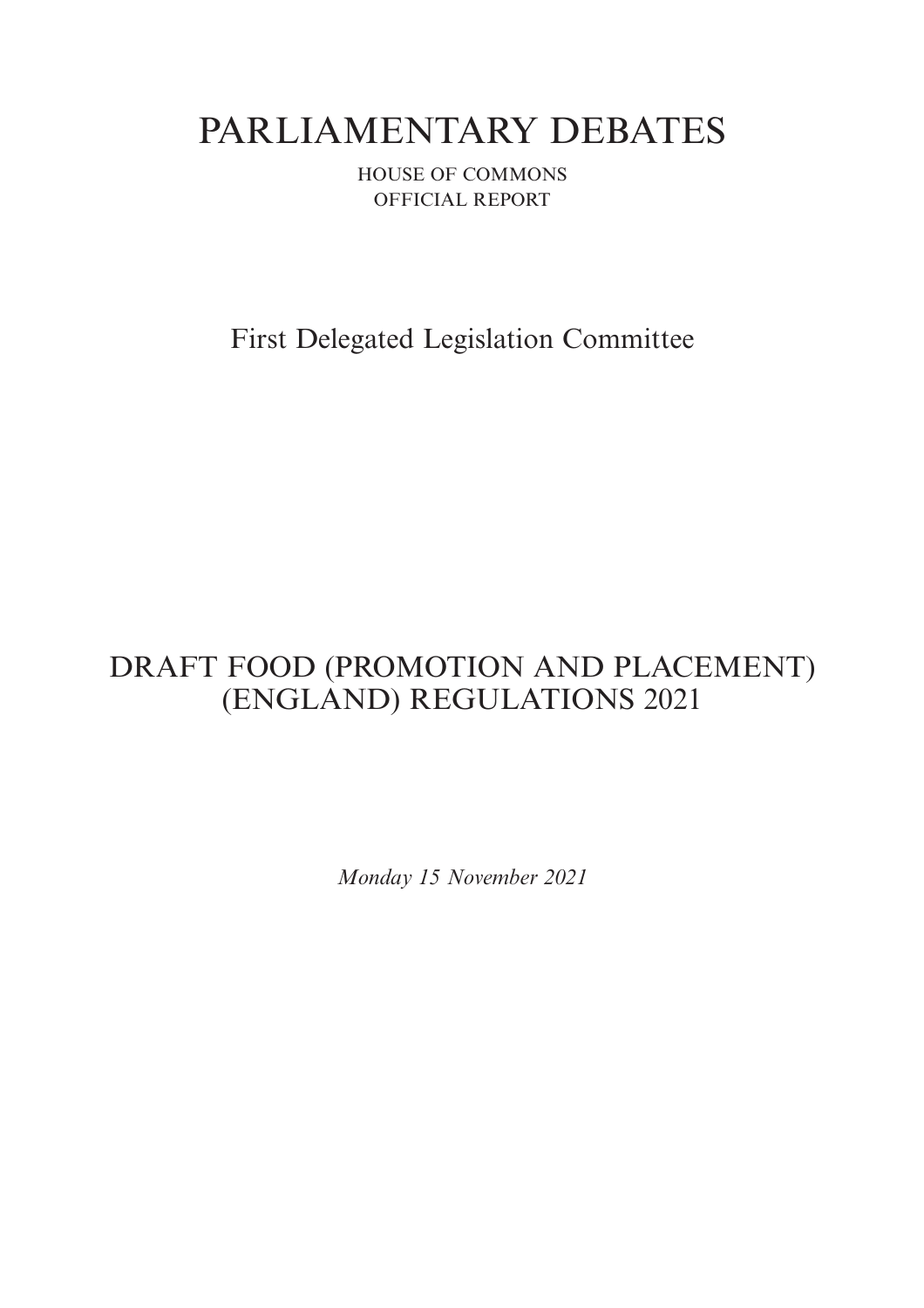No proofs can be supplied. Corrections that Members suggest for the final version of the report should be clearly marked in a copy of the report—not telephoned—and must be received in the Editor's Room, House of Commons,

#### **not later than**

**Friday 19 November 2021**

© Parliamentary Copyright House of Commons 2021 *This publication may be reproduced under the terms of the Open Parliament licence, which is published at www.parliament.uk/site-information/copyright/.*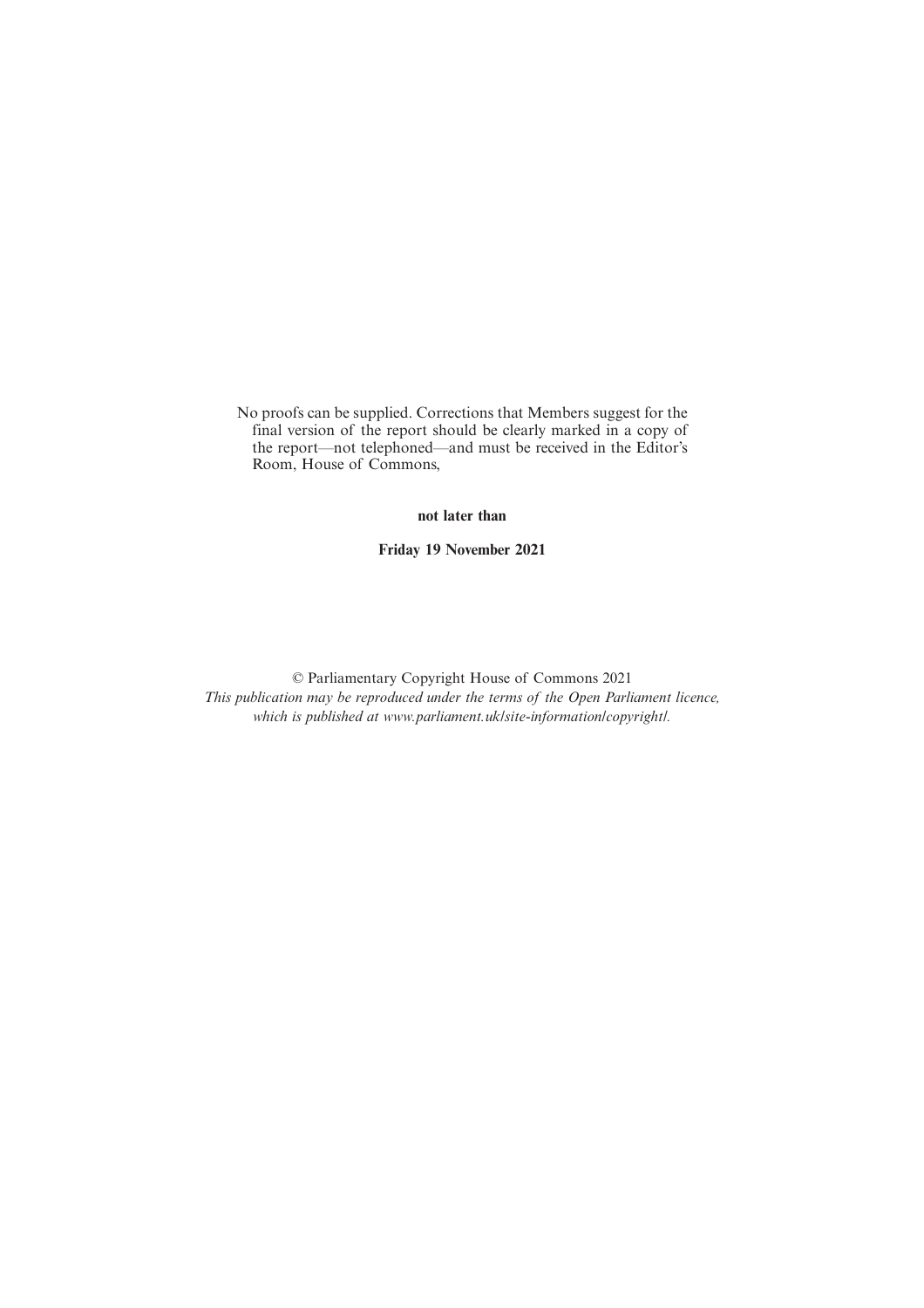#### **The Committee consisted of the following Members:**

*Chair:* GRAHAM STRINGER

- † Bell, Aaron *(Newcastle-under-Lyme)* (Con)
- † Bhatti, Saqib *(Meriden)* (Con)
- † Bradley, Ben *(Mansfield)* (Con)
- † Burgon, Richard *(Leeds East)* (Lab)
- † Dinenage, Caroline *(Gosport)* (Con)
- † Double, Steve *(St Austell and Newquay)* (Con)
- Eagle, Dame Angela *(Wallasey)* (Lab)
- † Furniss, Gill *(Sheffield, Brightside and Hillsborough)* (Lab)
- † Henderson, Gordon *(Sittingbourne and Sheppey)* (Con)
- † Jones, Fay *(Brecon and Radnorshire)* (Con)
- † Lewell-Buck, Mrs Emma *(South Shields)* (Lab)
- † Lewis, Clive *(Norwich South)* (Lab)
- † Norris, Alex *(Nottingham North)* (Lab/Co-op)
- † Richardson, Angela *(Guildford)* (Con)
- † Smith, Henry *(Crawley)* (Con)
- † Throup, Maggie *(Parliamentary Under-Secretary of State for Health and Social Care)*
- † Twigg, Derek *(Halton)* (Lab)

Jonathan Finlay, *Committee Clerk*

**† attended the Committee**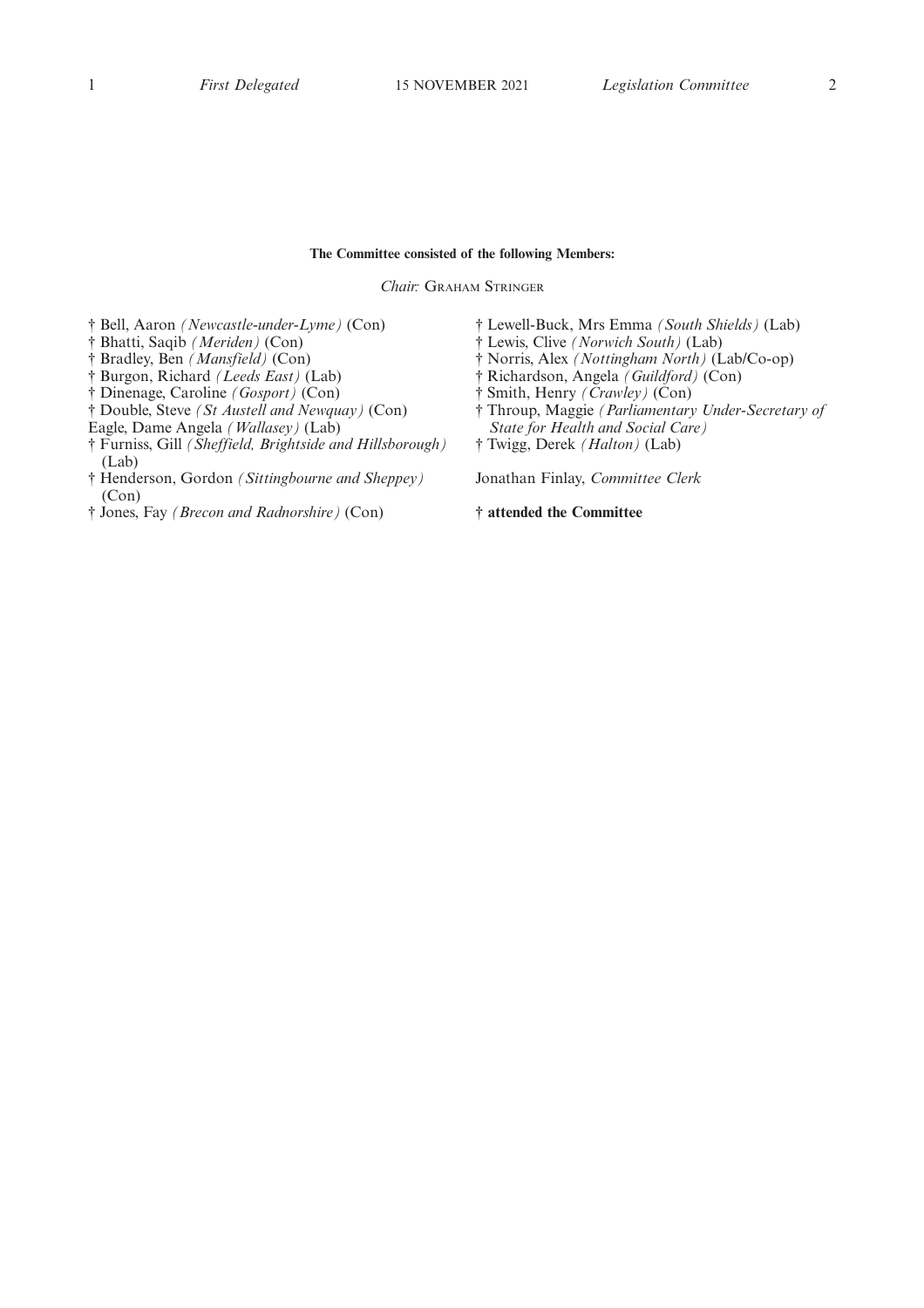### First Delegated Legislation Committee

*Monday 15 November 2021*

[GRAHAM STRINGER *in the Chair*]

#### **Draft Food (Promotion and Placement) (England) Regulations 2021**

#### 4.30 pm

**The Chair:** Before we begin, I remind Members that they are expected to wear face coverings and to maintain distancing as far as possible. This is in line with current Government guidance and that of the House of Commons Commission. Please give each other and members of staff space when seated and when entering and leaving the room. I remind Members that they are asked by the House to have a covid lateral flow test twice a week if coming on to the parliamentary estate. This can be done either at the testing centre on the estate or at home. It would be a kindness to email any speaking notes to hansardnotes@parliament.uk. Similarly, officials in the Gallery should communicate with Ministers electronically.

#### 4.31 pm

#### **The Parliamentary Under-Secretary of State for Health and Social Care (Maggie Throup):** I beg to move,

That the Committee has considered the draft Food (Promotion and Placement) (England) Regulations 2021.

It is a pleasure to serve under your chairmanship, Mr Stringer. This statutory instrument introduces restrictions on promotions of less healthy products sold in-store and online in England. It requires businesses in England with over 50 employees to restrict promotions of less healthy products. Promotions of less healthy products will be restricted by location, which will apply to store entrances, aisle ends and checkouts, and their online equivalents. Promotions of less healthy products will also be restricted by volume price, which will restrict buy-one-get-one-free and three-for-two offers. The restrictions apply to the products that are of most concern in relation to childhood obesity, while allowing the healthiest products within categories in scope to be excluded.

The aim of this policy is to reduce the overconsumption of products that contribute to children being overweight or living with obesity. We aim to achieve this by shifting the balance of promotions towards healthier options and maximising the accessibility of healthier promotions.

The instrument applies only to businesses in England. However, Scotland, Wales and Northern Ireland have been engaged throughout the consultations. Subject to Parliament's approval, the regulations will come into force from 1 October 2022. The Government announced their decision to introduce legislation to restrict promotions in our healthy weight strategy in July 2020. These regulations and other proposed measures will support people in achieving and maintaining a healthy weight. The policy will play a vital role in ensuring that we achieve our ambition of halving childhood obesity by 2030.

Obesity has huge costs to society. The indirect cost to the UK economy of obesity-related conditions is an estimated £27 billion each year. Improving poor health outcomes is a key part of the Government's levelling-up agenda. Children living in the most deprived areas are more than twice as likely to be obese than those living in the least deprived areas. We know that tackling obesity will have a positive impact on children's health, and may therefore help in improving health disparities across the country.

The covid-19 pandemic has highlighted the impact that obesity can have on people's health. People who contract covid-19 are more likely to suffer worse symptoms and are at increased risk of dying if they live with obesity. This demonstrates why tackling obesity is an immediate priority to support individuals and the NHS. Data shows that children and adults in the UK are consuming too much sugar, saturated fat, salt and calories. However, they are not consuming enough fibre, fruit and vegetables.

The shopping environment plays an important part in the way that products are marketed to us, with simple factors such as the location of products significantly affecting purchases. UK food and drink promotions reached record levels in 2015 and were the highest in Europe, with 40% of the food and drink people purchased being on promotion. The latest data shows that we buy almost 20% more as a direct result of promotions. Less than 1% of food and drink products promoted in high-profile locations are fruit or vegetables. Research shows that promotions can influence food purchases and often determine eating habits. Currently, such offers tend to be widespread for less healthy, processed and treat-type products, at the expense of healthier choices.

Children are vulnerable to the techniques used to promote sales. Although promotions appear to be mechanisms to help consumers to save money, the data shows that they increase consumer spending by encouraging people to buy more than they had intended. Consumers typically do not stockpile their extra purchases to take advantage of the lower price; instead they increase their consumption.

Some businesses already have policies in place to restrict promotions. While we are grateful for their action, such commitments are not implemented consistently or at scale, so they do not support a level playing field for either businesses or consumers.

The introduction of legislation will help to ensure that healthier food is more accessible, ultimately saving families money and supporting people to lead healthier lives. We recognise that smaller businesses may find implementing the restrictions more challenging, which is why we are requiring only medium and large businesses to restrict promotions. Guidance to support the regulations is being developed with input from businesses and local authorities, and will be published to support implementation after Parliament has approved the regulations. We understand that the change is significant and want to ensure that businesses are supported to comply.

One in three children leaves primary school overweight or obese, and around two thirds of adults are above a healthy weight. The need for action is clear. We know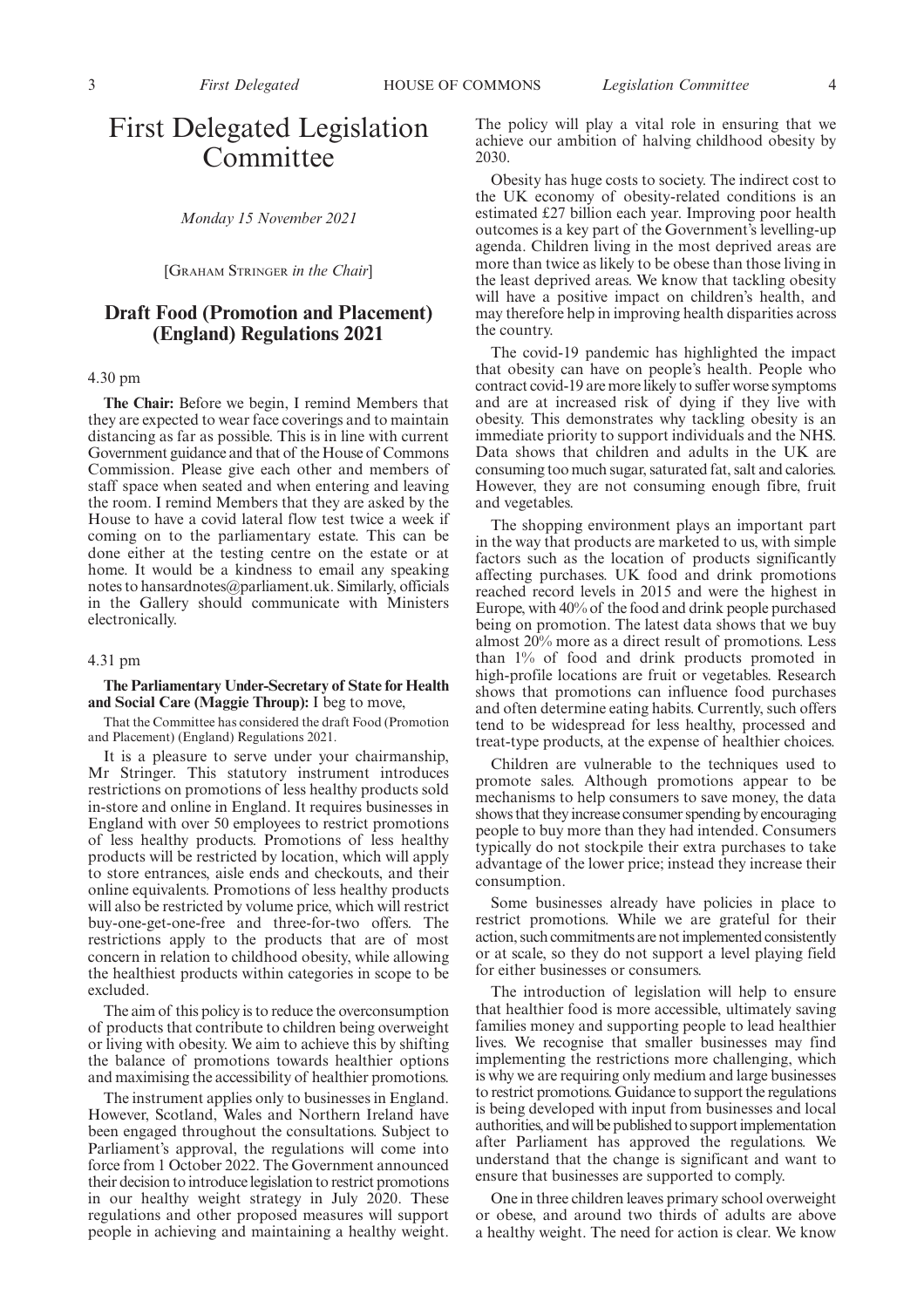that people struggle to choose healthier options in the face of endless prompts to consume less healthy food. We are tempted to buy foods that are not on the shopping list, but hard to resist. These promotion restrictions mark the start of a change in this environment to empower people to make healthier choices.

#### 4.36 pm

**Alex Norris** (Nottingham North) (Lab/Co-op): It is a pleasure to see you in the Chair, Mr Stringer.

The regulations are the latest part of the Government's obesity strategy to come through the system. The official Opposition have so far been quite gentle with the Government about the strategy because, although it is modest and misses many impactful elements, we want it to happen, so we have sought not to scare off the Government from acting. That is also true for issues of promotion and placement, but it is hard not be a little disappointed, as I shall set out shortly.

The case for change in this area is strong. The UK has among the highest childhood obesity rates in western Europe. One in four children is overweight or obese when starting primary school, and the number is one in three by the time they move on to secondary school. These children are more likely to become obese adults—at present, one in four adults is obese—and therefore to be at risk of diabetes, heart disease, fatty liver disease, cancers and mental health conditions. The situation is worse in poorer communities such as mine. Indeed, one in three adults in the most deprived areas is obese, compared with one in five in the least deprived. The discrepancy among children is even more alarming: more than twice as many children are obese in the most deprived communities compared with the least, and that gap has nearly doubled under this Government.

It is important to state that any health improvements arising from the regulations, or indeed from the entire obesity strategy, will be knocked into a cocked hat by the impact of the cut to universal credit, which will push those with the least back on to cheaper and less healthy food options. There is therefore a disconnect between the regulations and the rest of the Government's policies.

The regulations control high fat, sugar and salt food and drink. Such products can be part of a balanced diet, but their regular overconsumption has a significant impact on people's health and wellbeing and leads to the diseases that I listed. There is no doubt that in-store promotions are incredibly effective in influencing what people buy. As the Minister said, people buy 20% more than they intended due to promotions. Again, that hits the poorest hardest, because they do not realise savings from that approach; they just consume more.

Cancer Research UK has shown that greater volumes of HFSS are likely to be purchased by those who are overweight or living with obesity, so there is a direct correlation between promotions and obesity. It is therefore right to take action to address the situation, not by limiting people's freedom of choice, but instead by supporting them to make healthier choices. The public are aware of the issue and support change. I note from the regulations' impact assessment that the majority of consultation responses were positive about such an approach, and academic evidence supports it.

I want to explore some practicalities with the Minister. First, this is to be enforced by local authority trading standards. The Government have slashed resources for trading standards over the last 11 years, including only three weeks ago in last month's Budget, so I hope the Minister will tell us what assessment she and her officials have made of the capacity of local authority trading standards to enforce any of this. Similarly, I have received many concerns—I am sure other Members have too—from representatives of the business sector about questions that they think the Government have not yet addressed. Indeed, the Food and Drink Federation, the British Retail Consortium and the Association of Convenience Stores have compiled a list of 25 priority questions. I hope the Minister will commit today to engage properly with those organisations and to address each of those questions.

I have some questions of my own for the Minister. The new rules will apply, as she said, to medium and large entities. This is a mirroring caveat to those introduced in the Calorie Labelling (Out of Home Sector) (England) Regulations 2021, which we dealt with in the summer. They made sense in that case because requiring smaller businesses to calculate the calories in their products and provide bespoke menus to demonstrate that would have been an onerous responsibility. That would apply to the placement element of these regulations, because if a business is smaller it will be harder not to have things near the till. That seems fair. But why does it apply to promotions? Why is it more onerous for small businesses rather than medium businesses or franchises to not provide a three-for-two or a buy one, get one free? I think of my own childhood: if we wanted to buy cigarettes before we were allowed to, we knew the shops that would sell them to us. Similarly, I fear that children will know, because they are crafty, the difference between an independent shop that can sell two for one and a chain shop that cannot. That will create a market disruption that will undermine the goals of the regulations. I would be interested to hear the Minister's thoughts on that.

On the timeline, the Minister said that she wants to support businesses to make sure that they can do this. There is a strong sense from the sector that October 2022—less than a year away—will be too soon to implement it. It will be costly and complex, and businesses are asking for a six-month delay. Normally, my instinct would be to say, "Well, in the case of health and wellbeing, we need to get on with it and business will be creative and find a way." But in this case, we have asked these same businesses in the last year to reconfigure their stores to make them covid secure for staff and for customers, and they have stepped up and done a magnificent job. We are now asking them to do a secondary configuration, still within the covid-secure measures, and perhaps then another reconfiguration after covid security is no longer needed. That is quite a big ask, and I am keen to hear from the Minister whether the Department has considered that. If not, will she engage with the industry to talk about the timelines?

The detail of the regulations will be in the guidance. We respect that some of the more technical issues, such as what constitutes a specialist store or what is a meal deal—an existential question for the 21st century—will not be on the face of the regulations, but we are asking business to make a really significant change in 11 months'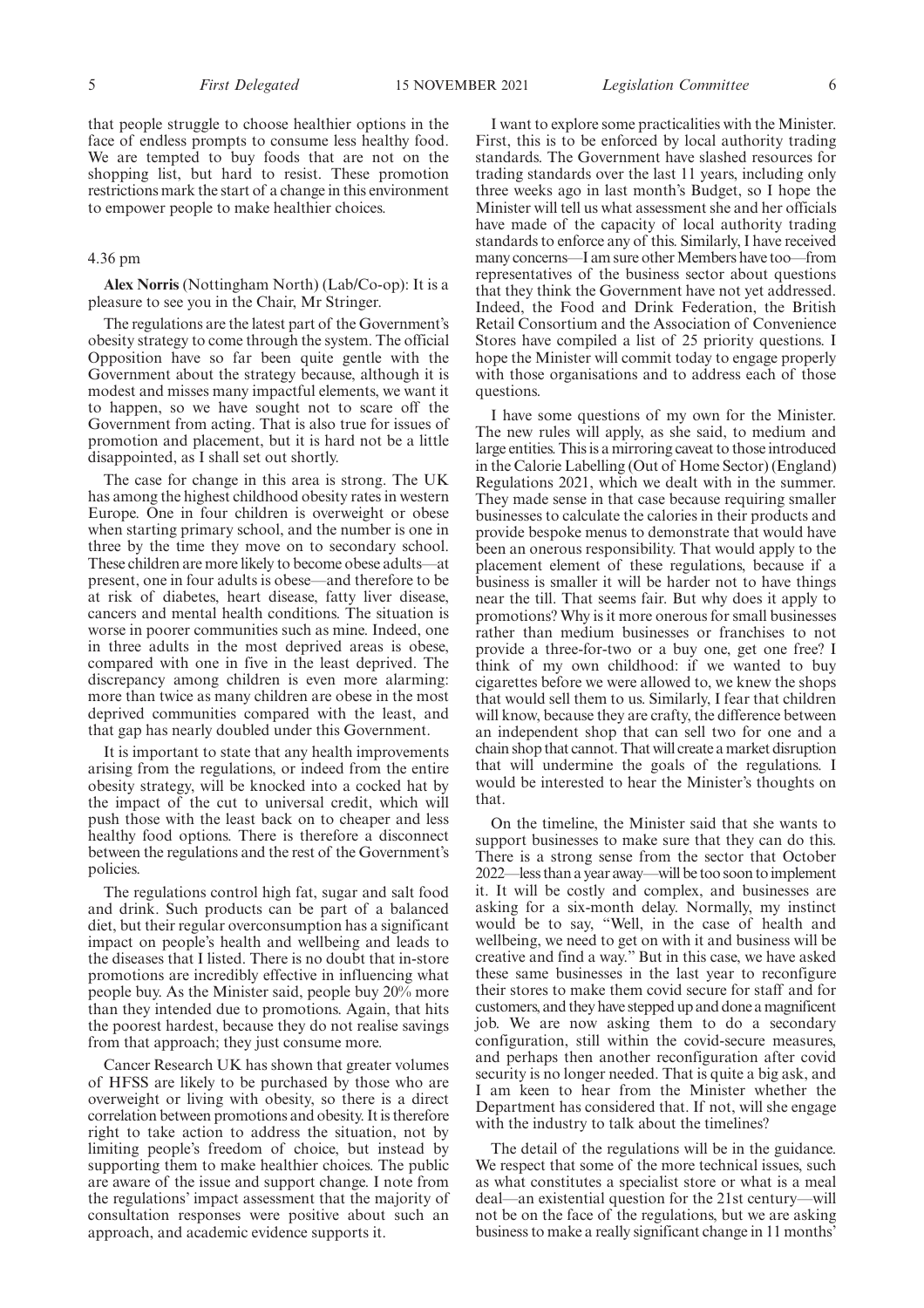#### *[Alex Norris]*

time and we still cannot tell them now what changes we will ask them to make. They will need to know the details to give them even a fighting chance of making that deadline. In which case, can the Minister say when the guidance will be published, because the sooner that can be done the better?

My final point is one of great frustration that the regulations are not as good as they could be for many of the reasons that I have just mentioned, including handling the issue through secondary legislation. Recently, I and other colleagues—including the Minister, for a while—spent weeks just down the corridor dealing with the Health and Care Bill in Committee for sitting after sitting between the beginning of September and the end of October. Part 5 of the Bill included elements of the obesity strategy, especially the advertising ban, and that gave us the opportunity to table amendments, take evidence and have full discussions of those provisions. We will have similar opportunities to improve them in the remaining stages and in the Lords. Why were these draft regulations not treated in that manner? If we had done that, we would have pursued many amendments, because there are holes in the regulations. Instead, however, we have been given a take-it-or-leave-it proposition.

We will not vote against something that we think will have a positive impact on the public's health, but I hope the Minister—she is relatively new to her role and I know her well from our east midlands work—will be reflective about her practices and those of her Department. The ban on flavoured tobacco was pushed through in a similar manner, but fundamental questions were not really addressed. There was not an awful lot of engagement with business or political colleagues, and the thing has not worked—there are workarounds—because the regulations contained gaps that Ministers could easily have been helped with. However, due to a lack of flexibility and pragmatism those gaps were not closed and the ban has not worked, and Ministers will eventually have to return to the matter. I fear that today's draft regulations will face the same fate, because the workarounds are quite clear.

I will not impede the proposal's progress today, but the Opposition are disappointed, and I hope the Minister may address some of our disappointments in her closing remarks.

#### 4.46 pm

**Gordon Henderson** (Sittingbourne and Sheppey) (Con): I have a couple of questions because I am slightly confused as to the definition of "prepacked" with regard to prohibited goods. The draft regulations refer to various categories of food, including

"Category 3: Breakfast cereals including ready-to-eat cereals". What is meant by "ready-to-eat" when it comes to "other oat-based cereals"? Oat-based cereals, such as oat flakes and Oatibix, are actually very good for people, so I wondered whether they are included in that category.

#### 4.47 pm

**Maggie Throup:** I thank the hon. Member for Nottingham North for his contribution and support and my hon. Friend the Member for Sittingbourne and Sheppey for his query.

The hon. Member for Nottingham North asked several questions. On the cost to the consumer, as I said in my speech, promotions tend to be a mechanism to help consumers save money, but data shows time and again that they increase consumer spending by encouraging people to buy more than they intended and to buy items that they did not intend to purchase, which also increases their consumption.

On enforcement, the Government are committed to ensure that enforcement of regulated policies is proportionate and fair and to support local authorities and the judicial system with any additional costs they incur as a result of enforcing these powers.

On striking a balance, this is about trying to support the consumer while also supporting businesses, which is why we felt it was fair to exempt smaller and microbusinesses and apply the regulations to medium and larger businesses only, basing the definition on floor space as well. That approach is more measured than having something apply across the board. It is important that we get this right, as the hon. Gentleman said, to ensure that we have an impact on the nation's health while allowing businesses to implement the measures proportionately.

The hon. Gentleman asked about implementation and the guidelines. Obviously, we will publish the guidelines once the legislation has been passed, and it is important to ensure that we continue to involve the different parties to get things right. There has been a lot of engagement already, and we must ensure that it continues.

My hon. Friend the Member for Sittingbourne and Sheppey asked about prepacked products. Such products have the contents printed on their packaging, whereas it is hard to know the contents of some non-prepacked products. Once again, this is about taking a measured approach.

As the hon. Member for Nottingham North said, this legislation is part of a range of measures that form part of our healthy weight strategy, which will empower people to live healthier lives. They want to do that, and the strategy will help them. This policy is a critical part of that strategy.

Our published impact assessment shows a positive net present value for the policy, outlining how the health benefits outweigh the costs to business, which I hope reassures the hon. Gentleman. Our estimates show that the policy will have a net benefit to society of around £7 billion pounds over the next 25 years. The location restrictions alone would provide NHS savings of over £4 billion pounds. It is estimated that an average person will consume 50 to 70 fewer calories a day as a result of the restrictions. Small reductions in calorie intake, sustained over time, can help to address the significant incidence of overweight and obesity. We are committed to making the healthier choice the easy choice for families.

I understand that these are novel requirements, and we want to ensure that we are supporting businesses to implement them. We took the decision to extend the implementation date from April 2022 to October 2022 as we believe that strikes the best balance between allowing businesses enough time to prepare while not significantly delaying the health benefits, so the implementation date has already been extended once. We will continue to work closely with stakeholders in preparation for implementation, as I have indicated,